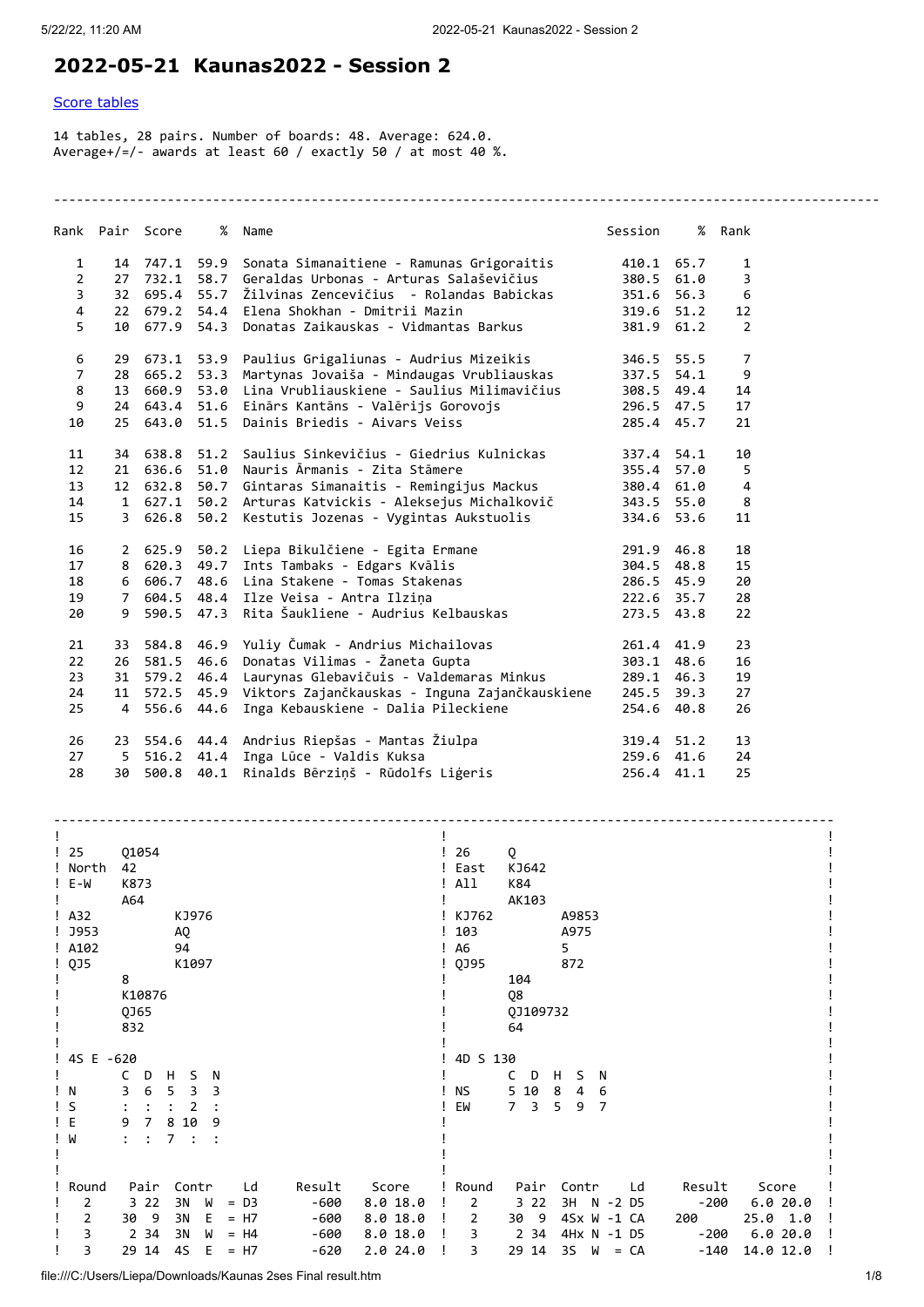| 5/22/22, 11:20 AM                                                                                                                                                                                                                                                                                                                                                                                                                                                                     |                                                                                                                                                                                                                                                                                                                                                                                                                                                        | 2022-05-21 Kaunas2022 - Session 2                                                                                                                                                                                                                                                                                                                                                                                                                                                                                                                                                                                                                                                                                                                                                                                                               |
|---------------------------------------------------------------------------------------------------------------------------------------------------------------------------------------------------------------------------------------------------------------------------------------------------------------------------------------------------------------------------------------------------------------------------------------------------------------------------------------|--------------------------------------------------------------------------------------------------------------------------------------------------------------------------------------------------------------------------------------------------------------------------------------------------------------------------------------------------------------------------------------------------------------------------------------------------------|-------------------------------------------------------------------------------------------------------------------------------------------------------------------------------------------------------------------------------------------------------------------------------------------------------------------------------------------------------------------------------------------------------------------------------------------------------------------------------------------------------------------------------------------------------------------------------------------------------------------------------------------------------------------------------------------------------------------------------------------------------------------------------------------------------------------------------------------------|
| 4<br>Ţ<br>1 26<br>3N W -1 D3<br>4<br>28 13<br>45<br>E -1 C3<br>5<br>24 23<br>4S<br>$E - 1$ DQ<br>5<br>11 10<br>4S E -1 DQ<br>6 21<br>$E = C8$<br>6<br>45<br>33 8<br>4S<br>$E - 1$ DQ<br>6<br>$\overline{7}$<br>27 5<br>4S<br>$E - 1$ DQ<br>$\overline{7}$<br>7 32<br>3N E -1 DQ<br>$25 \quad 4$<br>$4S \tE = H7$<br>8<br>8<br>12 31<br>4S E -2 DQ                                                                                                                                     | 18.0 8.0<br>$\mathbf{I}$<br>100<br>100<br>18.0<br>8.0<br>- 1<br>100<br>8.0<br>18.0<br>100<br>18.0 8.0<br>$\mathbf{I}$<br>$-620$<br>2.0 24.0<br>$\mathbf{I}$<br>100<br>18.0<br>8.0<br>$\mathbf{I}$<br>100<br>18.0 8.0<br>$\mathbf{I}$<br>18.0 8.0<br>100<br>$\mathbf{I}$<br>$-620$<br>2.0 24.0 !<br>200<br>$26.0$ $0.0$ !                                                                                                                               | 4<br>$1 26 3H N = D2$<br>140<br>$22.0 \t4.0 \t1$<br>4<br>28 13<br>$3S \quad W = CA$<br>$14.0 12.0$ !<br>-140<br>5<br>24 23<br>3S W +1 CA<br>$-170$<br>10.0 16.0<br>$\mathbf{I}$<br>Ţ<br>5<br>11 10 $4Sx W = CK$<br>-790<br>2.0 24.0<br>6 21<br>$35 W = CA$<br>-140<br>14.0 12.0<br>6<br>33 8<br>4S W -1 CA<br>6<br>100<br>19.0 7.0<br>27 5 4Sx W -1 D4<br>200<br>25.0 1.0<br>7<br>$\overline{7}$<br>7 32 4Sx W +1 CK<br>-990<br>0.0 26.0<br>25 4 4S W -1 CA<br>100<br>8<br>19.0 7.0<br>$-200$<br>8<br>12 31 5Dx S -1 CQ<br>6.020.0                                                                                                                                                                                                                                                                                                              |
| ! 27<br>KJ7<br>! South<br>84<br>! None<br>754<br>A9762<br>! A964<br>0108<br>K73<br>QJ10962<br>Q<br>K10<br>K4<br>0J1053<br>532<br>A5<br>AJ98632<br>8                                                                                                                                                                                                                                                                                                                                   |                                                                                                                                                                                                                                                                                                                                                                                                                                                        | $\frac{1}{28}$<br>1085<br>65<br>! West<br>$!$ N-S<br>AQJ105<br>Ţ.<br>K96<br>$\frac{1}{2}$ Q42<br>96<br>! KJ84<br>A1073<br>$\frac{1}{2}$ K7<br>9632<br>! A874<br>QJ10<br>AKJ73<br>Q92<br>84<br>532                                                                                                                                                                                                                                                                                                                                                                                                                                                                                                                                                                                                                                               |
| 3Hx W 100<br>CDHSN<br>ΝS<br>5 <sub>9</sub><br>4<br>5<br>6<br>EW<br>8<br>84<br>8<br>5                                                                                                                                                                                                                                                                                                                                                                                                  |                                                                                                                                                                                                                                                                                                                                                                                                                                                        | ! 3S N 140<br>CDHSN<br>! NS<br>5 <sub>8</sub><br>5 9<br>8<br>EW<br>$\overline{7}$<br>8 4<br>4<br>5                                                                                                                                                                                                                                                                                                                                                                                                                                                                                                                                                                                                                                                                                                                                              |
| Round<br>Pair Contr<br>Ld<br>3 2 2<br>5H E -3 C8<br>2<br>$\overline{2}$<br>30 9<br>5Dx S -2 HK<br>2 34<br>3<br>3D S +1 CO<br>3<br>29 14<br>2H<br>$E + 1 C8$<br>4<br>1 26<br>4H<br>E -2 C8<br>4<br>28 13<br>4H E -2 C8<br>5<br>24 23<br>5Dx S -1 CQ<br>5<br>11 10<br>3D<br>$S = CQ$<br>6<br>6 21<br>4H<br>$E - 2 C8$<br>33 8<br>6<br>5D<br>$S - 2 CQ$<br>27 <sub>5</sub><br>7<br>4H<br>$E - 2 C8$<br>7 32<br>7<br>3H<br>$W + 1 C8$<br>25 4<br>8<br>4H E -2 DA<br>8<br>12 31 4H E -2 C8 | Result<br>Score<br>26.0 0.0<br>150<br>-300<br>0.026.0<br>$\mathbf{I}$<br>24.0 2.0<br>$\mathbf{I}$<br>130<br>4.0 22.0<br>-140<br>$\mathbf{I}$<br>100<br>15.0 11.0<br>$\mathbf{I}$<br>100<br>$\mathbf{I}$<br>15.0 11.0<br>7.0 19.0<br>-100<br>22.04.0<br>110<br>100<br>15.0 11.0<br>$\mathbf{I}$<br>7.0 19.0<br>$-100$<br>$\mathbf{I}$<br>15.0 11.0<br>100<br>$\mathbf{I}$<br>-170<br>2.0 24.0<br>15.0 11.0 !<br>100<br>$\mathbf{I}$<br>100<br>15.0 11.0 | ! Round<br>Pair Contr Ld<br>Result<br>Score<br>4 24<br>3H S -1 CA<br>-100<br>÷<br>1<br>1.0 25.0<br>2S S +1 H4<br>31 11<br>22.04.0<br>1<br>140<br>3 21<br><b>2S</b><br>$S = C8$<br>15.0 11.0<br>3<br>110<br>30 8<br>$E - 1$ D8<br>2H<br>50<br>6.0 20.0<br>3<br>3S<br>4<br>2 2 7<br>$S - 1$ H4<br>-100 1.0 25.0<br>29 7<br>3H E -2 D8<br>4<br>100<br>11.0 15.0<br>Ţ<br>22.0 4.0<br>$\frac{1}{2}$<br>5<br>1 25<br>$S + 1$ H4<br>140<br>2S<br>5<br>28 12<br>2H<br>$E - 1 SK$<br>50<br>6.0 20.0<br>T<br>23 22<br>2H<br>$E - 1 SA$<br>6.0 20.0<br>6<br>50<br>10<br>- 9<br>3S<br>6<br>$S = CA$<br>140<br>22.04.0<br>34 6<br>1 <sub>N</sub><br>W -2 DA<br>100<br>11.0 15.0<br>7<br>14 33<br>3S<br>$S = H2$<br>140<br>22.04.0<br>$\mathbf{I}$<br>7<br><b>2S</b><br>$S + 1 DK$<br>8<br>26 5<br>140<br>22.04.0<br>13 32 2S S = H4<br>8<br>110<br>15.0 11.0 |
| $\frac{1}{29}$<br>J9<br>! North<br>КJ<br>! All<br>01073<br>76542<br>! K1064<br>Q32<br>! 765<br>1083<br>J652<br>AK84<br>109<br>QJ8<br>A875<br>A0942<br>9<br>AK3                                                                                                                                                                                                                                                                                                                        |                                                                                                                                                                                                                                                                                                                                                                                                                                                        | !30<br>AQ10765432<br>! East<br>KJ8<br>$\omega = \omega$<br>! None<br>5<br>Ţ.<br>$\frac{1}{2}$<br>J8<br>$1$ Q7543<br>9<br>! 8654<br>1032<br>$!$ J103<br>AK87642<br>K<br>A1062<br>AKQJ97<br>Q9                                                                                                                                                                                                                                                                                                                                                                                                                                                                                                                                                                                                                                                    |
| 5C N 600<br>C<br>D H S N<br>11 8 9 8 8<br>ΝS<br>$2 \quad 5 \quad 4$<br>EM<br>$4 \overline{3}$                                                                                                                                                                                                                                                                                                                                                                                         |                                                                                                                                                                                                                                                                                                                                                                                                                                                        | ! 6S S 980<br>C D H S N<br>5 11 10 12 6<br><b>NS</b><br>7 0 2 0 0<br>EW                                                                                                                                                                                                                                                                                                                                                                                                                                                                                                                                                                                                                                                                                                                                                                         |
| ! Round<br>Pair Contr<br>Ld                                                                                                                                                                                                                                                                                                                                                                                                                                                           | Result<br>Score                                                                                                                                                                                                                                                                                                                                                                                                                                        | ! Round<br>Pair Contr<br>Ld<br>Result<br>Score                                                                                                                                                                                                                                                                                                                                                                                                                                                                                                                                                                                                                                                                                                                                                                                                  |

file:///C:/Users/Liepa/Downloads/Kaunas 2ses Final result.htm 2/8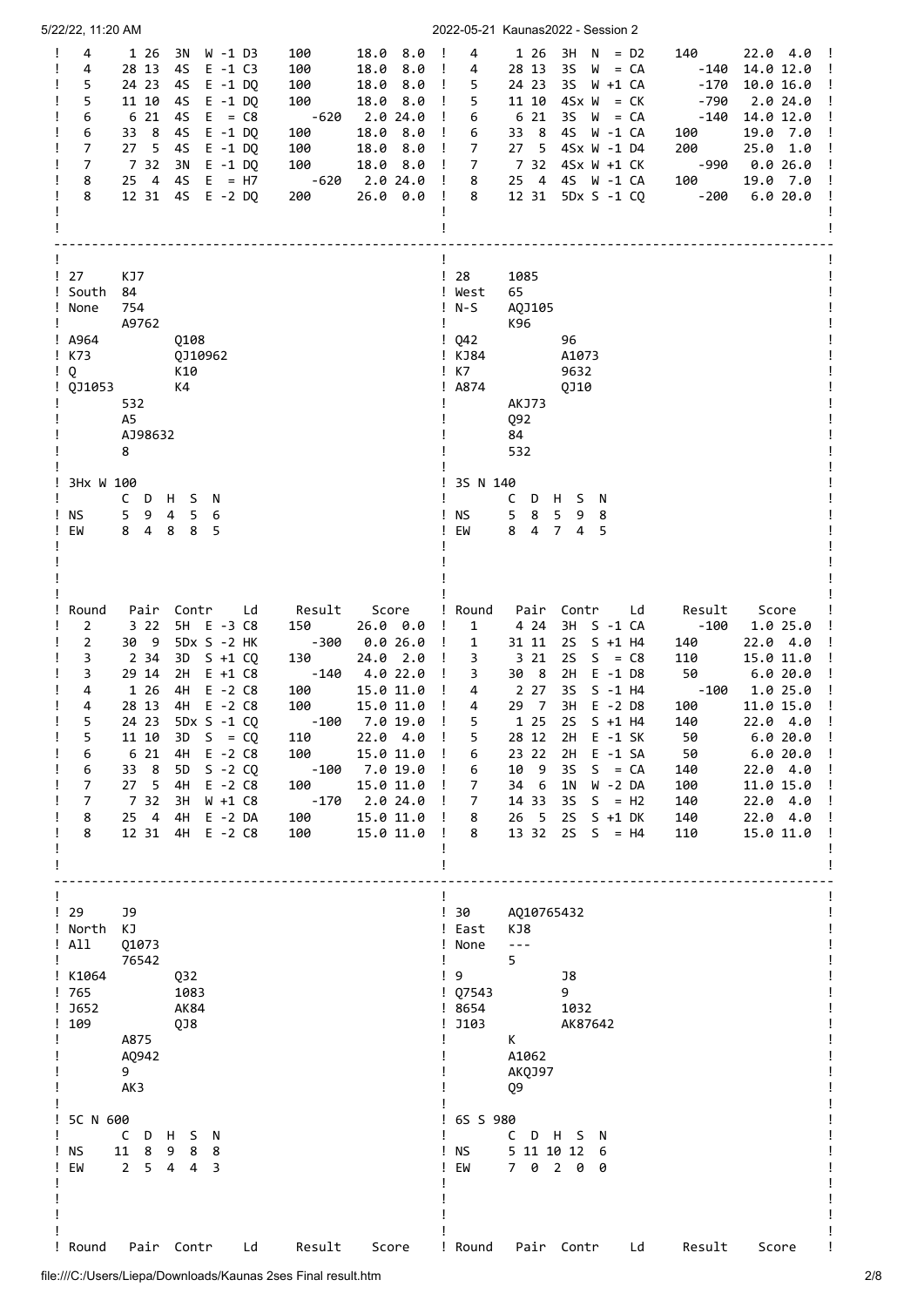| 5/22/22, 11:20 AM                                                                                                                                                                                                                                                                                                                                                                                                                                                                                                                                                                                                                                                                                                                                                                                          | 2022-05-21 Kaunas2022 - Session 2                                                                                                                                                                                                                                                                                                                                                                                                                                                                                                                                                                                                                                                                                                                                                                                                                                                                                                                                                                                                    |  |  |  |
|------------------------------------------------------------------------------------------------------------------------------------------------------------------------------------------------------------------------------------------------------------------------------------------------------------------------------------------------------------------------------------------------------------------------------------------------------------------------------------------------------------------------------------------------------------------------------------------------------------------------------------------------------------------------------------------------------------------------------------------------------------------------------------------------------------|--------------------------------------------------------------------------------------------------------------------------------------------------------------------------------------------------------------------------------------------------------------------------------------------------------------------------------------------------------------------------------------------------------------------------------------------------------------------------------------------------------------------------------------------------------------------------------------------------------------------------------------------------------------------------------------------------------------------------------------------------------------------------------------------------------------------------------------------------------------------------------------------------------------------------------------------------------------------------------------------------------------------------------------|--|--|--|
| $\mathbf{1}$<br>2H S +2 D6<br>170<br>$22.04.0$ !<br>Ţ<br>4 24<br>$-100$<br>31 11<br>1<br>4H<br>$S - 1 DJ$<br>3.0 23.0<br>3<br>3 21<br>1H<br>140<br>15.0 11.0<br>S +2 DJ<br>3<br>30 8<br>2H<br>S +1 C10<br>140<br>15.0 11.0<br>2 2 7<br>$-200$<br>4<br>4H<br>N -2 C10<br>0.026.0<br>29 7<br>3N<br>$N = S2$<br>26.0 0.0<br>4<br>600<br>5<br>1 25<br>2H<br>$S = C10$<br>110<br>6.0 20.0<br>5<br>28 12<br>180<br>24.0 2.0<br>2N<br>$N + 2 DA$<br>23 22<br>1H<br>6<br>$S + 2 D2$<br>140<br>15.0 11.0<br>6<br>10<br>- 9<br>2H<br>$S + 1 C10$<br>140<br>15.0 11.0<br>7<br>34<br>- 6<br>2H<br>$S + 1 C10$<br>140<br>15.0 11.0<br>7<br>2H<br>14 33<br>$S + 1 C10$<br>140<br>15.0 11.0<br>8<br>$\overline{\phantom{0}}$<br>4H S -1 D6<br>$-100$<br>26<br>3.0 23.0 !<br>8<br>$2N$ $N = CJ$<br>13 32<br>120<br>8.018.0 | $\mathbf{1}$<br>4 24 4S<br>N +2 CA<br>480<br>$11.015.0$ !<br>$\mathbf{I}$<br>$\mathbf{1}$<br>31 11<br>6S<br>$N = CK$<br>980<br>21.0 5.0<br>$\mathbf{I}$<br>3 21<br>4S<br>480<br>$\mathbf{I}$<br>3<br>N +2 CK<br>11.0 15.0<br>Ţ<br>30 8<br>5S<br>$N + 1 CA$<br>480<br>11.0 15.0<br>$\mathbf{I}$<br>3<br>2 2 7<br>6S<br>$\mathbf{I}$<br>$N = CA$<br>980<br>21.0 5.0<br>4<br>29 7<br>$\mathbf{I}$<br>4S<br>$N + 2 CK$<br>480<br>11.0 15.0<br>4<br>$\blacksquare$<br>5<br>1 25<br>6S<br>N +1 H9<br>26.0 0.0<br>1010<br>5<br>28 12<br>$\mathbf{I}$<br>7D<br>$S - 2 CJ$<br>$-100$<br>0.026.0<br>23 22<br>$\mathbf{I}$<br>4S<br>$N + 2 CA$<br>480<br>11.0 15.0<br>6<br>10 9<br>6S<br>980<br>$\mathbf{I}$<br>6<br>$N = CA$<br>21.0 5.0<br>- 6<br>$\mathbf{I}$<br>7<br>34<br>6D<br>$S - 1 CJ$<br>3.023.0<br>-50<br>14 33<br>980<br>$\mathbf{I}$<br>$\overline{7}$<br>6S<br>21.0 5.0<br>$N = CK$<br>26 5<br><b>5S</b><br>480<br>8<br>$N + 1 CA$<br>11.0 15.0<br>13 32<br>$\mathbf{I}$<br>8<br>6D<br>$S - 1 CJ$<br>$-50$<br>3.023.0             |  |  |  |
| $\frac{1}{31}$<br>KQ852<br>! South<br>AQ1096<br>$!$ N-S<br>A6<br>Ţ<br>Q<br>! 9743<br>AJ10<br>! 8743<br>$\sim$ $\sim$ $\sim$<br>!105<br>KQ987<br>! K75<br>109842<br>6<br>KJ52<br><b>J432</b><br>AJ63                                                                                                                                                                                                                                                                                                                                                                                                                                                                                                                                                                                                        | $\frac{1}{2}$ 32<br>5<br>! West<br>K0974<br>$! E-W$<br>AQ42<br>Ţ<br>KQ9<br>$!$ AQ43<br>K10962<br>86<br>A52<br>Ţ.<br>$\frac{1}{85}$<br>K3<br>J10542<br>A87<br>J87<br>J103<br>J10976<br>63                                                                                                                                                                                                                                                                                                                                                                                                                                                                                                                                                                                                                                                                                                                                                                                                                                             |  |  |  |
| 5H S 650<br>L<br>$\mathsf{C}$<br>D H S N<br>5<br>6 11<br>9<br>Ţ.<br>N<br>9<br>S<br>Ţ.<br>8<br>$\ddot{\cdot}$<br>$\ddot{\cdot}$<br>$\overline{2}$<br>EW<br>$7^{\circ}$<br>6<br>$\overline{4}$<br>4                                                                                                                                                                                                                                                                                                                                                                                                                                                                                                                                                                                                          | 4Dx N -100<br>CDHSN<br><b>NS</b><br>4 9<br>8<br>5<br>4<br>$9 \quad 4$<br>4<br>EW<br>9<br>8                                                                                                                                                                                                                                                                                                                                                                                                                                                                                                                                                                                                                                                                                                                                                                                                                                                                                                                                           |  |  |  |
| Round<br>Ld<br>Score<br>Pair<br>Contr<br>Result<br>5 2 5<br>$4H \quad N = DK$<br>1<br>620<br>7.6 18.4<br>4H N<br>1<br>32 12<br>620<br>7.6 18.4<br>$=$ DO<br>7.6 18.4<br>2<br>4 23<br>4H<br>$N = DK$<br>620<br>2<br>0.1 25.9<br>31 10<br>6H N -2 DK<br>$-200$<br>3 3 4<br>4H<br>$N = DK$<br>620<br>7.6 18.4<br>4<br>30 14<br>A-/A+<br>10.4 17.1<br>4<br>2 2 6<br>5<br>800<br>$25.9$ 0.1<br>$5Cx$ $W - 4$ $SK$<br>5<br>29 13<br>4H<br>650<br>19.5 6.5<br>N +1 DK<br>1 24<br>6<br>4H N +1 SA<br>650<br>19.5 6.5<br>28 11<br>650<br>19.5 6.5<br>6<br>4H<br>$N + 1 C5$<br>22 21<br>7<br>4H<br>620<br>7.6 18.4<br>$N = DK$<br>98<br>7<br>4H<br>650<br>19.5 6.5<br>N +1 DK<br>276<br>19.5 6.5<br>8<br>4H<br>N +1 C10<br>650<br>7 33 4H<br>8<br>620<br>7.6 18.4<br>$N = DK$                                        | ! Round<br>Pair Contr<br>Score<br>Ld<br>Result<br>5 2 5<br>3H N<br>$=$ S4<br>24.0 2.0<br>$\mathbf{I}$<br>1<br>140<br>$\mathbf{I}$<br>32 12<br>35<br>E<br>$\mathbf{1}$<br>$= S7$<br>-140<br>10.0 16.0<br>3.023.0<br>2<br>4 23 4H<br>N -3 S6<br>$-150$<br>$\mathbf{I}$<br>$\mathbf{I}$<br>31 10<br>4H<br>N -1 HA<br>-50<br>20.0 6.0<br>2<br>$\mathbf{I}$<br>3 3 4<br>$3S$ E<br>$= HJ$<br>$-140$<br>10.0 16.0<br>4<br>Ţ.<br>- !<br>$4Sx E = HJ$<br>30 14<br>$-790$<br>0.026.0<br>4<br>$\mathbf{I}$<br>$\mathbf{I}$<br>2 2 6<br>5<br>$3S \t E = HJ$<br>$-140$<br>10.0 16.0<br>Ţ<br>29 13<br>5<br>3S<br>$E = DJ$<br>-140<br>10.0 16.0<br>Ţ<br>1 24<br>5H<br>N -1 CA<br>6<br>-50<br>20.0 6.0<br>$\cdot$ !<br>28 11<br>3S<br>$E = C3$<br>$\mathbf{I}$<br>6<br>$-140$<br>10.0 16.0<br>22 21<br>4H<br>N -1 S9<br>20.0 6.0<br>7<br>-50<br>Ţ<br>98<br>7<br>5D N -3 S6<br>$-150$<br>3.023.0<br>$\cdot$ !<br>27 6<br>5D N -2 S6<br>16.0 10.0<br>8<br>$-100$<br>$\mathbf{I}$<br>7 33<br>4Sx E -1 HJ<br>8<br>$26.0\quad 0.0$<br>$\mathbf{I}$<br>200 |  |  |  |
| $\frac{1}{3}$<br>AJ10<br>! North<br>1043<br>KJ102<br>! None<br>1072<br>! 7532<br>96<br>! J8752<br>K9<br>$!$ A64<br>Q973<br>$\frac{1}{5}$<br><b>AKJ63</b><br>KQ84<br>AQ6<br>85<br>Q984                                                                                                                                                                                                                                                                                                                                                                                                                                                                                                                                                                                                                      | ! 34<br>862<br>102<br>! East<br>! N-S<br>A010852<br>Q10<br>10743<br>AK5<br>! 9864<br>QJ53<br>KJ9<br>73<br>J2<br>8543<br>J109<br>AK7<br>64<br>AK976                                                                                                                                                                                                                                                                                                                                                                                                                                                                                                                                                                                                                                                                                                                                                                                                                                                                                   |  |  |  |
| 2N N 120<br>c<br>D<br>H<br>S<br>- N<br>$\overline{7}$<br>! NS<br>$7^{\circ}$<br>8<br>8<br>8<br>5<br>! E<br>5<br>5<br>5<br>4<br>! M<br>6<br>$\ddot{\cdot}$                                                                                                                                                                                                                                                                                                                                                                                                                                                                                                                                                                                                                                                  | 3N S 600<br>C<br>D<br>S N<br>H<br>ΝS<br>10 10<br>7 <sup>7</sup><br>9<br>9<br>0 0<br>EM<br>5<br>4<br>0                                                                                                                                                                                                                                                                                                                                                                                                                                                                                                                                                                                                                                                                                                                                                                                                                                                                                                                                |  |  |  |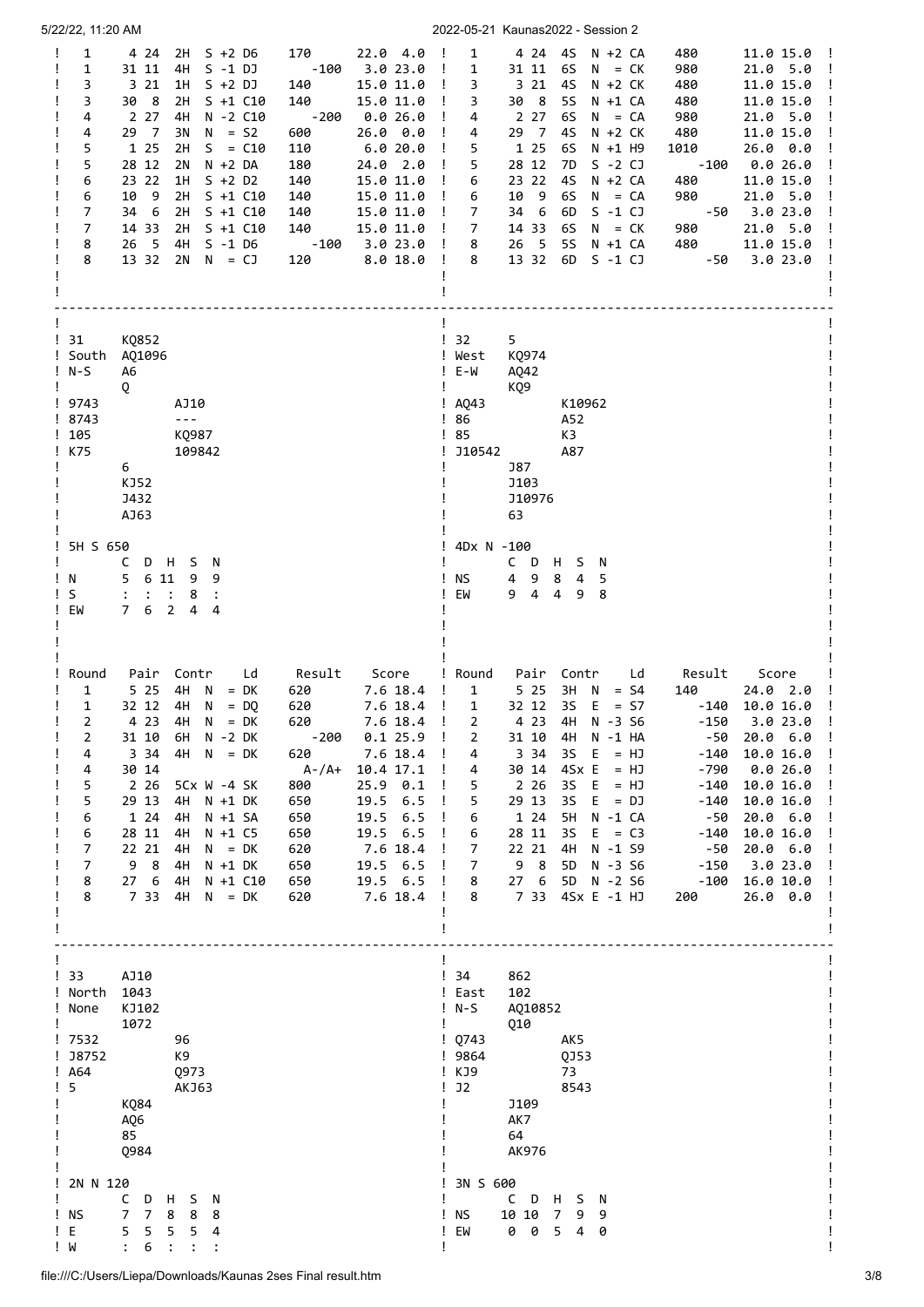| 2022-05-21 Kaunas2022 - Session 2<br>5/22/22, 11:20 AM                                                                                                                                                                                                                                                                                                                                                                                                                                                                                             |                                                                                                                                                                                                                                                                                                                                                           |                                                                                                                                                                                                                                                                                                                                                                                                                                                                                                                                                                                                                                                                                                                                                                                                                  |                                                                                                                                                                                                                                                                                                                                                                                                                                                                                      |  |  |  |  |
|----------------------------------------------------------------------------------------------------------------------------------------------------------------------------------------------------------------------------------------------------------------------------------------------------------------------------------------------------------------------------------------------------------------------------------------------------------------------------------------------------------------------------------------------------|-----------------------------------------------------------------------------------------------------------------------------------------------------------------------------------------------------------------------------------------------------------------------------------------------------------------------------------------------------------|------------------------------------------------------------------------------------------------------------------------------------------------------------------------------------------------------------------------------------------------------------------------------------------------------------------------------------------------------------------------------------------------------------------------------------------------------------------------------------------------------------------------------------------------------------------------------------------------------------------------------------------------------------------------------------------------------------------------------------------------------------------------------------------------------------------|--------------------------------------------------------------------------------------------------------------------------------------------------------------------------------------------------------------------------------------------------------------------------------------------------------------------------------------------------------------------------------------------------------------------------------------------------------------------------------------|--|--|--|--|
| Pair Contr Ld<br>Round<br>5 2 5<br>$\mathbf{1}$<br>2C E -2 D8<br>$\mathbf{1}$<br>32 12<br>2S<br>$S - 1 C9$<br>$\overline{2}$<br>4 2 3<br>2D<br>E -2 D8<br>$\overline{2}$<br>31 10<br>2C<br>E -3 D3<br>4<br>3 3 4<br>2H<br>W -1 HA<br>30 14<br>2N<br>4<br>N +1 C6<br>5<br>2 2 6<br>2S<br>$S - 1 C5$<br>5<br>29 13<br>2N N +1 CA<br>1 24<br>6<br>$1N$ S = H5<br>28 11<br>2Dx E -2 D5<br>6<br>7<br>22 21<br>$2N \tN = CA$<br>9 8<br>7<br>$1N$ $N = CA$<br>2Hx E -2 D8<br>8<br>276<br>8<br>733<br>3D E -2 SQ                                           | Result Score<br>100<br>12.0 14.0<br>-50<br>1.0 25.0<br>$\mathbf{I}$<br>100<br>12.0 14.0<br>20.0 6.0<br>150<br>50<br>4.0 22.0<br>150<br>20.0 6.0<br>1.0 25.0<br>-50<br>150<br>20.0 6.0<br>- 90<br>7.0 19.0<br>300<br>25.0 1.0<br>120<br>16.0 10.0<br>$\mathbf{I}$<br>90<br>7.0 19.0<br>$\mathbf{I}$<br>300<br>25.0 1.0<br>$\mathbf{I}$<br>12.0 14.0<br>100 | ! Round<br>Pair Contr Ld<br>6 26<br>$\mathbf{I}$<br>$\mathbf{1}$<br>$3N$ S = S3<br>33 13<br>$3N$ S = S3<br>1<br>4D S -1 CJ<br>$\mathbf{I}$<br>$\overline{2}$<br>5 24<br>$\overline{2}$<br>$S = S3$<br>$\mathbf{I}$<br>32 11<br>3N<br>4 2 2<br>$\mathbf{I}$<br>3<br>3N<br>$S + 4$ H8<br>$\mathbf{I}$<br>3<br>31 9<br>3N<br>$S = S2$<br>5<br>3 27<br>$S + 1$ H8<br>2N<br>$\mathbf{I}$<br>30 7<br>5<br>1N<br>$S + 1$ H8<br>$\mathbf{I}$<br>2 2 5<br>2C<br>$S + 2 S3$<br>- 1<br>6<br>29 12<br>$\mathbf{I}$<br>3N<br>$S = S3$<br>6<br>$\overline{7}$<br>$23 \quad 1$<br>3N<br>S -1 S3<br>$S = S3$<br>10 28<br>3N<br>7<br>8<br>21 34<br>3D<br>S +1 H8<br>8 14<br>8<br>3N S -2 S3<br>$\mathbf{I}$                                                                                                                       | Result<br>Score<br>600<br>19.0 7.0<br>600<br>19.0 7.0<br>-100<br>3.023.0<br>19.0 7.0<br>600<br>720<br>26.0 0.0<br>600<br>19.0 7.0<br>12.0 14.0<br>150<br>120<br>6.0 20.0<br>Ţ<br>130<br>9.017.0<br>600<br>19.0 7.0<br>$-100$<br>3.023.0<br>$\mathbf{I}$<br>19.0 7.0<br>600<br>130<br>9.0 17.0<br>$-200$<br>0.026.0                                                                                                                                                                   |  |  |  |  |
| ! 35<br>Q653<br>! South<br><b>J9854</b><br>! E-W<br>10<br>964<br>! A984<br>J107<br>! K632<br>$7^{\circ}$<br>! AJ75<br>KQ3<br>Q<br>KJ10732<br>K2<br>AQ10<br>98642<br>A85                                                                                                                                                                                                                                                                                                                                                                            |                                                                                                                                                                                                                                                                                                                                                           | ! 36<br>K62<br>! West<br>Q876<br>$!$ All<br>Q<br>Ţ.<br>Q8643<br>$\frac{1}{2}$ AQ4<br>10987<br>$\frac{1}{9}$<br>K102<br>! J98763<br><b>AK54</b><br>! AK10<br>J7<br>J53<br>AJ543<br>102<br>952                                                                                                                                                                                                                                                                                                                                                                                                                                                                                                                                                                                                                     |                                                                                                                                                                                                                                                                                                                                                                                                                                                                                      |  |  |  |  |
| 4Hx S -500<br>C D H S N<br>$3 \quad 4$<br>6 <sub>4</sub><br>!N<br>3<br>S<br>$\ddot{\cdot}$<br>$\therefore$<br>7<br>$\ddot{\cdot}$<br>5<br>9<br>8<br>EW<br>8<br>9                                                                                                                                                                                                                                                                                                                                                                                   |                                                                                                                                                                                                                                                                                                                                                           | 4N W -630<br>C D H S N<br>7 <sub>2</sub><br>$\overline{7}$<br>ΝS<br>3<br>3<br>6 11<br>5 8 10<br>EM                                                                                                                                                                                                                                                                                                                                                                                                                                                                                                                                                                                                                                                                                                               |                                                                                                                                                                                                                                                                                                                                                                                                                                                                                      |  |  |  |  |
| Contr<br>Round<br>Pair<br>$\mathbf{1}$<br>6 26<br>зс<br>E +1 SK<br>$\mathbf{1}$<br>33 13<br>3N<br>W +1 D10<br>$\overline{2}$<br>5 24<br>3N<br>$E + 1$ D4<br>2<br>32 11<br>2N<br>$W = H9$<br>3<br>4 2 2<br>3N<br>$W + 2 S3$<br>3<br>31 9<br>3N<br>$W + 1$ H5<br>5<br>3 27<br>2S<br>$E = D9$<br>5<br>30 7<br>3N<br>$W + 1$ H5<br>6<br>2 2 5<br>зс<br>E +1 SK<br>29 12<br>6<br>зс<br>$E = D9$<br>$\overline{7}$<br>$23 \quad 1$<br>3N<br>W +1 S3<br>$\overline{7}$<br>10 28<br>1D S -2 CQ<br>8<br>21 34<br>$2Hx N + 2 DK$<br>8<br>8 14<br>$4C$ E = HA | Ld<br>Result<br>Score<br>-130<br>14.0 12.0<br>$-630$<br>6.020.0<br>$-630$<br>6.020.0<br>$-120$<br>18.0 8.0<br>-660<br>0.026.0<br>6.020.0<br>$-630$<br>21.0 5.0<br>$-110$<br>$-630$<br>6.020.0<br>$-130$<br>14.0 12.0<br>$-110$<br>21.0 5.0<br>$-630$<br>6.020.0<br>24.0 2.0<br>$-100$<br>$26.0\quad 0.0$<br>$\mathbf{I}$<br>670 —<br>$-130$ 14.0 12.0     | ! Round<br>Ld<br>Pair Contr<br>$\mathbf{I}$<br>$\mathbf{1}$<br>6 26<br>3N<br>E +1 H4<br>33 13<br>$E_{\perp}$<br>$\mathbf{I}$<br>$\mathbf{1}$<br>3N<br>$= H4$<br>5 24<br>$\mathbf{I}$<br>$\overline{2}$<br>2D<br>$W + 2 C8$<br>25<br>$\mathbf{I}$<br>$\overline{2}$<br>32 11<br>$E + 1$ D10<br>3<br>4 2 2<br>$\mathbf{I}$<br>3N<br>$E + 1$ H3<br>3<br>31 9<br>$E + 1$ H4<br>$\mathbf{I}$<br>3N<br>5<br>3 2 7<br>$\mathbf{I}$<br>4S<br>$E + 1$ D10<br>5<br>$\mathbf{I}$<br>30 7<br>2D<br>$W + 3 C3$<br>2 2 5<br>6<br>$E + 1$ H4<br>$\mathbf{I}$<br>3N<br>29 12<br>6<br>2D<br>$W + 3$ H6<br>$\mathbf{I}$<br>$\mathbf{I}$<br>7<br>$23 \quad 1$<br>2D<br>$W + 3$ H6<br>$\overline{7}$<br>10 28<br>3N<br>$E + 1$ H8<br>$\mathbf{I}$<br>21 34<br>2D<br>8<br>$W + 3$ H6<br>$\mathbf{I}$<br>8 14<br>3N<br>8<br>$E + 1$ H5 | Result<br>Score<br>-630<br>7.0 19.0<br>-600<br>14.0 12.0<br>$\mathbf{I}$<br>$-130$<br>26.0 0.0<br>$\frac{1}{2}$<br>$-140$<br>24.0 2.0<br>Ţ<br>$-630$<br>7.0 19.0<br>$\mathbf{I}$<br>-630<br>7.0 19.0<br>$\cdot$ !<br>$-650$<br>0.026.0<br>Ţ<br>$-150$<br>19.0 7.0<br>$\cdot$ !<br>7.0 19.0<br>$-630$<br>- 1<br>$-150$<br>19.0 7.0<br>$\frac{1}{2}$<br>$-150$<br>19.0 7.0<br>$\mathbf{I}$<br>7.0 19.0<br>-630<br>$\mathbf{I}$<br>-150<br>19.0 7.0<br>$\mathbf{I}$<br>-630<br>7.0 19.0 |  |  |  |  |
| $\frac{1}{37}$<br>AKJ7<br>! North<br>A94<br>$!$ N-S<br>A75<br>K82<br>Ţ.<br>$\sim$ $\sim$ $\sim$<br>0108432<br>! K62<br>10<br>$!$ QJ943<br>K8<br>! AQJ95<br>10763<br>965<br>QJ8753<br>1062<br>4<br>! 4C W -130                                                                                                                                                                                                                                                                                                                                      |                                                                                                                                                                                                                                                                                                                                                           | $\frac{1}{38}$<br>A854<br>KJ9632<br>! East<br>$! \quad E-W$<br>$\omega = \omega$<br>Ţ<br>QJ6<br>! KJ732<br>106<br>$\mathsf{A}$<br>Q4<br>Ţ<br>$!$ J8<br>K0109654<br>K8<br>! A10743<br>Q9<br>10875<br>A732<br>952<br>! 5Hx S -500                                                                                                                                                                                                                                                                                                                                                                                                                                                                                                                                                                                  |                                                                                                                                                                                                                                                                                                                                                                                                                                                                                      |  |  |  |  |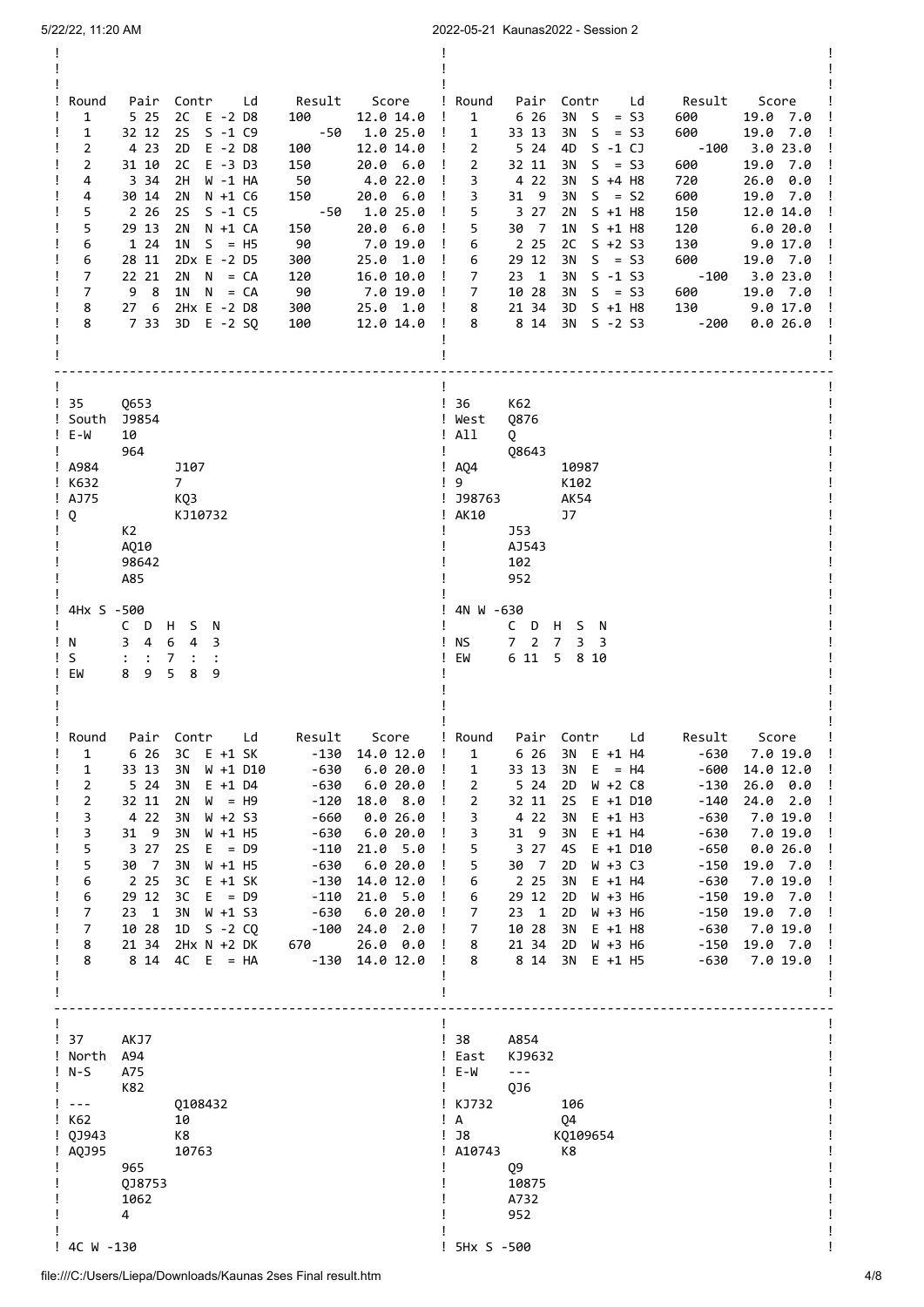| 5/22/22, 11:20 AM                                                                                                                                                                                                                                                                                                                                                                                                                                                                                                                                                                                                                                                                                                                                                                                                                              | 2022-05-21 Kaunas2022 - Session 2                                                                                                                                                                                                                                                                                                                                                                                                                                                                                                                                                                                                                                                                                                                                                                                                                                                                                                                                                                                |
|------------------------------------------------------------------------------------------------------------------------------------------------------------------------------------------------------------------------------------------------------------------------------------------------------------------------------------------------------------------------------------------------------------------------------------------------------------------------------------------------------------------------------------------------------------------------------------------------------------------------------------------------------------------------------------------------------------------------------------------------------------------------------------------------------------------------------------------------|------------------------------------------------------------------------------------------------------------------------------------------------------------------------------------------------------------------------------------------------------------------------------------------------------------------------------------------------------------------------------------------------------------------------------------------------------------------------------------------------------------------------------------------------------------------------------------------------------------------------------------------------------------------------------------------------------------------------------------------------------------------------------------------------------------------------------------------------------------------------------------------------------------------------------------------------------------------------------------------------------------------|
| C<br>D<br>H.<br>S<br>N<br>5 <sup>5</sup><br>8<br>6<br>! NS<br>3<br>7<br>Е<br>9 7<br>$3\quad 5$<br>6<br>Ţ.<br>8<br>4 6<br>! W<br>10<br>$\cdot$ :                                                                                                                                                                                                                                                                                                                                                                                                                                                                                                                                                                                                                                                                                                | C D<br>H<br>S<br>N<br>! NS<br>5 <sub>2</sub><br>8<br>4<br>3<br>EW<br>7 11 5 8 6<br>Ţ.                                                                                                                                                                                                                                                                                                                                                                                                                                                                                                                                                                                                                                                                                                                                                                                                                                                                                                                            |
| Pair<br>Contr<br>Result Score<br>Round<br>Ld<br>4H S -1 DQ<br>$-100$ 15.0 11.0<br>1<br>34 27<br>5Cx W -2 SA<br>1<br>14 7<br>300<br>$22.0 \t4.0$ !<br>2<br>6 25<br>$N = S4$<br>140<br>$20.0 \t 6.0!$<br>3H<br>$\overline{2}$<br>33 12<br>$N - 2S4$<br>-200<br>$10.0 16.0$ !<br>3N<br>3<br>5 2 3<br>4H<br>$N - 1$ S4<br>$-100$ 15.0 11.0<br>3<br>32 10<br>24.0 2.0<br>4H<br>$S = DQ$<br>620<br>4<br>4 21<br>$-300$<br>8.018.0<br>3N<br>N -3 H10<br>4<br>31 8<br>1C<br>N -4 H5<br>-400<br>4.022.0<br>6<br>3 26<br>2N<br>$N = S4$<br>120<br>18.0 8.0<br>6<br>30 13<br>-400<br>4.0 22.0<br>3N<br>N -4 H10<br>7<br>$24 \quad 2$<br>3D<br>$W = D5$<br>$-110$<br>12.0 14.0<br>7<br>11 29<br>3N N -4 S4<br>-400<br>4.0 22.0 !<br>8<br>4Sx E -5 C4<br>$22 \quad 1$<br>1100<br>$26.0$ $0.0$ !<br>8<br>9 28<br>3Nx N -2 S2<br>-500<br>$0.026.0$ !          | ! Round<br>Pair Contr Ld<br>Result<br>Score<br>$\mathbf{1}$<br>$-50$ 11.0 15.0<br>$\perp$<br>34 27<br>3H N -1 DK<br>$\mathbf{1}$<br>14 7<br>3N W -3 H6<br>300<br>19.0 7.0<br>$\mathbf{I}$<br>6 25<br>$\overline{2}$<br>4S W -4 H6<br>400<br>23.0 3.0<br>$\overline{2}$<br>33 12<br>3Dx E +1 SQ<br>-870<br>0.0 26.0<br>3<br>5 2 3<br>$\mathbf{I}$<br>3H N -1 S10<br>-50<br>11.0 15.0<br>$\mathbf{I}$<br>$\mathbf{I}$<br>3<br>32 10<br>4H N -2 DK<br>$-100$<br>6.020.0<br>$\mathbf{I}$<br>4 21<br>4H N -3 DK<br>$-150$<br>- 1<br>4<br>4.0 22.0<br>31 8<br>2.024.0<br>$\mathbf{I}$<br>4<br>$5Dx E = 5Q$<br>-750<br>3 2 6<br>4S W -4 CQ<br>400<br>23.0 3.0<br>$\mathbf{I}$<br>6<br>$\mathbf{I}$<br>30 13<br>3N W -3 H6<br>300<br>6<br>19.0 7.0<br>$\overline{7}$<br>100<br>$24 \quad 2$<br>4S W -1 CQ<br>16.0 10.0<br>$\mathbf{I}$<br>$7^{\circ}$<br>11 29 4H N -1 DK<br>-50<br>11.0 15.0<br>$\mathbf{I}$<br>$22 \quad 1$<br>$-50$<br>4H S -1 S10<br>11.0 15.0<br>8<br>9 2 8<br>$3Hx N = DK$<br>530<br>8<br>26.0 0.0 |
| $\frac{1}{39}$<br>Q<br>! South 532<br>! All<br><b>AK62</b><br>98652<br>! J10643<br>K7<br>! AKJ106<br>Q84<br>!108<br>J4<br>! Q<br>AJ10743<br>A9852<br>97<br>Q9753<br>K                                                                                                                                                                                                                                                                                                                                                                                                                                                                                                                                                                                                                                                                          | 1085<br>! 40<br>AK1092<br>! West<br>! None<br>Q<br>$\mathbf{I}$<br><b>J876</b><br>! KQ9763<br>A<br>1654<br>Q873<br>$!$ A5<br>J86432<br>! A5<br>КQ<br>J42<br>J<br>K1097<br>109432                                                                                                                                                                                                                                                                                                                                                                                                                                                                                                                                                                                                                                                                                                                                                                                                                                 |
| ! 3H W -140<br>C D H S N<br>4 8 3 4 5<br>! NS<br>8 4 9 8 7<br>EW                                                                                                                                                                                                                                                                                                                                                                                                                                                                                                                                                                                                                                                                                                                                                                               | 3N W -400<br>C D H S N<br>6 4 5 3<br>! NS<br>3<br>5 8 7 9 9<br>! EW                                                                                                                                                                                                                                                                                                                                                                                                                                                                                                                                                                                                                                                                                                                                                                                                                                                                                                                                              |
| Pair<br>Contr<br>Ld<br>Result Score<br>Round<br>34 27<br>4H<br>$W - 1$ SQ<br>22.04.0<br>1<br>100<br>$W - 1$ SQ<br>22.04.0<br>1<br>14 7<br>4H<br>100<br>2<br>6 25<br>$S - 2 HA$<br>6.020.0<br>2S<br>$-200$<br>$\overline{2}$<br>33 12<br><b>2S</b><br>$S - 3 HA$<br>-300<br>0.026.0<br>3<br>5 23<br>3D<br>$S - 2 CO$<br>$-200$<br>6.020.0<br>3<br>$S - 2 CQ$<br>32 10<br>4D<br>$-200$<br>6.020.0<br>4 21<br>4<br>4H<br>$W - 1$ SQ<br>22.04.0<br>100<br>31 8<br>4<br>3H<br>$W - 1 D2$<br>100<br>22.04.0<br>3 2 6<br>6.020.0<br>6<br>5D<br>$S - 2 HA$<br>-200<br>6<br>22.04.0<br>30 13<br>4H<br>$W - 1$ SQ<br>100<br>7<br>24 2<br>2H<br>$W + 1$ H5<br>-140<br>14.0 12.0<br>7<br>11 29<br>3H<br>$W = DK$<br>$-140$<br>14.0 12.0<br>8<br>$22 \quad 1$<br>3D<br>$S - 2 CQ$<br>$-200$<br>6.020.0<br>8<br>9 2 8<br>3H<br>$W = SQ$<br>-140<br>14.0 12.0 | Round<br>Pair<br>Contr<br>Ld<br>Result<br>Score<br>1 21<br>2S<br>W +1 HK<br>$-140$<br>21.0 5.0<br>1<br>28 8<br>$-430$<br>1<br>3N<br>$E + 1 HJ$<br>5.021.0<br>$\overline{2}$<br>27 26<br>Ţ<br>3N<br>$E + 1 H$<br>$-430$<br>5.021.0<br>Ţ<br>$\overline{2}$<br>7 13<br>3N<br>$E + 1 HJ$<br>$-430$<br>5.021.0<br>6 24<br>3N<br>$-400$<br>3<br>$E = HJ$<br>13.0 13.0<br>3<br>33 11<br>2N<br>$E + 2 HJ$<br>$-180$<br>18.0 8.0<br>T<br>Ţ<br>5 2 2<br>$E = C3$<br>3N<br>-400<br>13.0 13.0<br>Ţ<br>4<br>32 9<br>4D<br>$E - 2 HJ$<br>100<br>26.0 0.0<br>4<br>5<br>4 34<br>45<br>W +1 HA<br>-450<br>0.026.0<br>5<br>E<br>$-400$<br>31 14<br>3N<br>$= DJ$<br>13.0 13.0<br>$\cdot \cdot$<br>7<br>E<br>25<br>$\overline{\phantom{a}}$<br>3N<br>$= C10$<br>$-400$<br>13.0 13.0<br>3S<br>7<br>12 30<br>W<br>$= HA$<br>$-140$<br>21.0 5.0<br>Ţ<br>$\overline{\phantom{0}}$<br>23<br>3N<br>$E + 1 HJ$<br>$-430$<br>5.021.0<br>8<br>T<br>$\mathbf{I}$<br>10 29<br>45<br>8<br>W -1 HA<br>50<br>24.0 2.0<br>$\mathbf{I}$<br>T         |
| <b>J93</b><br>! 41<br>North AK83<br>! E-W<br>632<br>1093<br>! K1076<br>! 754<br>QJ10<br>! KJ97<br>10854<br>$!$ K8<br>AJ7542<br>AQ8542<br>962                                                                                                                                                                                                                                                                                                                                                                                                                                                                                                                                                                                                                                                                                                   | $\frac{1}{2}$<br>J6<br>! East<br>87642<br>! All<br>73<br>K762<br>$!$ A103<br>Q972<br>! A<br>KQJ103<br>!1096<br>AQ <sub>2</sub><br>! AQJ1084<br>5.<br>K854<br>95                                                                                                                                                                                                                                                                                                                                                                                                                                                                                                                                                                                                                                                                                                                                                                                                                                                  |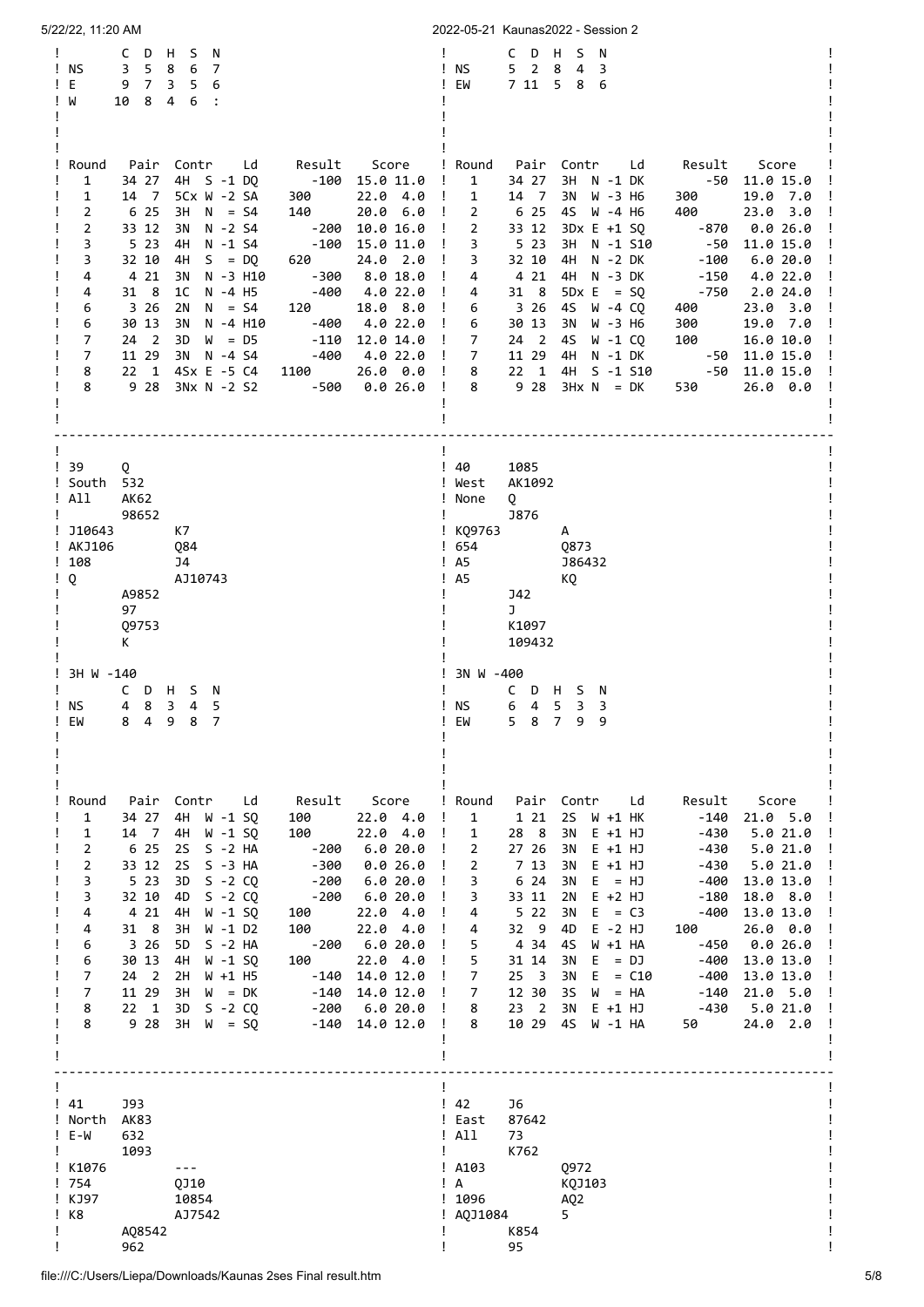| 5/22/22, 11:20 AM                                                                                                                                                                                                                                                                                                                                                                                                                                                                                                                                                                                                                                                                                                                                                                                                                                                                  | 2022-05-21 Kaunas2022 - Session 2                                                                                                                                                                                                                                                                                                                                                                                                                                                                                                                                                                                                                                                                                                                                                                                                                                                                                                                                                                                                                                                                    |
|------------------------------------------------------------------------------------------------------------------------------------------------------------------------------------------------------------------------------------------------------------------------------------------------------------------------------------------------------------------------------------------------------------------------------------------------------------------------------------------------------------------------------------------------------------------------------------------------------------------------------------------------------------------------------------------------------------------------------------------------------------------------------------------------------------------------------------------------------------------------------------|------------------------------------------------------------------------------------------------------------------------------------------------------------------------------------------------------------------------------------------------------------------------------------------------------------------------------------------------------------------------------------------------------------------------------------------------------------------------------------------------------------------------------------------------------------------------------------------------------------------------------------------------------------------------------------------------------------------------------------------------------------------------------------------------------------------------------------------------------------------------------------------------------------------------------------------------------------------------------------------------------------------------------------------------------------------------------------------------------|
| AQ<br>Q6<br>! 4D E -130<br>C D H S N<br>! NS<br>3 <sup>3</sup><br>$7\overline{ }$<br>8<br>4<br>! E<br>10 10<br>6<br>5<br>$\overline{7}$<br>$\mathbb{R}^2$ and $\mathbb{R}^2$<br>W<br>$\ddot{\cdot}$<br>$\ddot{\cdot}$<br>8                                                                                                                                                                                                                                                                                                                                                                                                                                                                                                                                                                                                                                                         | KJ854<br>93<br>! 6N E -1440<br>CDHSN<br>! NS<br>$\mathbf{1}$<br>$\overline{\mathbf{3}}$<br>$2 \t2 \t1$<br>! E<br>12<br>9 11 11 12<br>: 10 10 11<br>W<br>11                                                                                                                                                                                                                                                                                                                                                                                                                                                                                                                                                                                                                                                                                                                                                                                                                                                                                                                                           |
| Pair<br>Contr<br>Result<br>Score<br>Round<br>Ld<br>1<br>1 21<br>4S S -2 H5<br>-100<br>4.0 22.0<br>28 8<br>$S + 1 D7$<br><b>2S</b><br>$26.0\quad 0.0$<br>1<br>140<br>$2S S = H6$<br>$\overline{2}$<br>27 26<br>110<br>19.0 7.0 !<br>S -1 CK<br>$\overline{2}$<br>7 13<br><b>2S</b><br>-50<br>10.0 16.0<br>6 24<br>4S S -4 CK<br>$-200$<br>3<br>0.0 26.0<br>3<br>33 11<br>$S = H5$<br>2S<br>110<br>19.0 7.0<br>522<br><b>2S</b><br>$S = D7$<br>7.0<br>110<br>19.0<br>4<br>32 9<br><b>2S</b><br>$S = H5$<br>4<br>110<br>19.0 7.0<br>5<br>4 34<br>3S<br>$S - 2$ H5<br>-100<br>4.0 22.0<br>5<br><b>2S</b><br>$S = H2$<br>19.0 7.0<br>31 14<br>110<br>7<br>$25 \quad 3$<br>3S<br>$S - 2$ H7<br>$-100$<br>4.0 22.0<br>$\overline{7}$<br>12 30<br>2S S -1 H5<br>-50<br>10.0 16.0<br>23 <sub>2</sub><br>2S S -1 H5<br>8<br>-50<br>10.0 16.0<br>10 29<br>$2S S = H5$<br>8<br>110<br>19.0 7.0 | ! Round<br>Pair Contr<br>Result<br>Score<br>Ld<br>$\mathbf{1}$<br>1 21<br>3N<br>W +3 SJ<br>-690<br>11.0 15.0<br>$\mathbf{I}$<br>$\mathbf{I}$<br>28 8<br>3N<br>$E + 3$ D5<br>-690<br>11.0 15.0<br>1<br>$\overline{2}$<br>27 26<br>3N<br>$E + 3$ D5<br>-690<br>11.0 15.0<br>7 13<br>2<br>$E = D5$<br>0.026.0<br>$\mathbf{I}$<br>6N<br>-1440<br>6 24<br>3<br>3N<br>W +1 SJ<br>-630<br>22.04.0<br>$\mathbf{I}$<br>$\mathbf{I}$<br>3<br>33 11<br>3N<br>$E + 3$ D5<br>-690<br>11.0 15.0<br>522<br>$\mathbf{I}$<br>3N<br>$W + 3 C2$<br>-690<br>11.0 15.0<br>4<br>32 9<br>$E + 3$ D5<br>-690<br>$\mathbf{I}$<br>4<br>3N<br>11.0 15.0<br>$\mathbf{I}$<br>5<br>434<br>3N<br>$W + 3$ H <sub>8</sub><br>-690<br>11.0 15.0<br>5<br>$-690$<br>$\mathbf{I}$<br>31 14<br>4N<br>$E + 2 DJ$<br>11.0 15.0<br>$25 \quad 3$<br>$W + 3$ D5<br>-690<br>$\mathbf{I}$<br>7<br>3N<br>11.0 15.0<br>7<br>12 30<br>3N<br>-600<br>24.0 2.0<br>$\mathbf{I}$<br>$W = SJ$<br>23 <sub>2</sub><br>$E - 3 C9$<br>$\mathbf{I}$<br>8<br>6S<br>300<br>$26.0\quad 0.0$<br>10 29<br>$\mathbf{I}$<br>8<br>3N<br>$E + 3$ D5<br>$-690$ 11.0 15.0 |
| ! 43<br>4<br>! South ---<br>AQJ86432<br>! None<br>K985<br>і које<br>A9852<br>! KJ1073<br>Q8542<br>K95<br>7<br>$\frac{1}{6}$<br>A4<br>1073<br>A96<br>10<br>QJ10732                                                                                                                                                                                                                                                                                                                                                                                                                                                                                                                                                                                                                                                                                                                  | ! 44<br>AJ10<br>! West<br>K65<br>010963<br>! N-S<br>98<br>! K987543<br>$\overline{2}$<br>$\frac{1}{2}$ Q98<br>J7<br>$\sim$ $\sim$ $\sim$<br>8752<br>A102<br>QJ7643<br>Q6<br>A10432<br>AKJ4<br>K5                                                                                                                                                                                                                                                                                                                                                                                                                                                                                                                                                                                                                                                                                                                                                                                                                                                                                                     |
| 6Cx S -100<br>C D H S N<br>11<br>ΝS<br>9 2 2<br>3<br>E<br>1 2 11 10<br>6<br>24 : 11<br>W                                                                                                                                                                                                                                                                                                                                                                                                                                                                                                                                                                                                                                                                                                                                                                                           | 5N S 660<br>C D H S N<br>5 10 10<br>5 7<br>N<br>S<br>: 1111<br>6 11<br>7 2 2 7 2<br>EM                                                                                                                                                                                                                                                                                                                                                                                                                                                                                                                                                                                                                                                                                                                                                                                                                                                                                                                                                                                                               |
| Pair Contr<br>Ld<br>Result<br>Round<br>Score<br>25.0 1.0<br>$\mathbf{1}$<br>2 2 2<br>5Hx W -1 DA<br>100<br>29 9<br>$\mathbf{1}$<br>5Dx N -1 CA<br>-100<br>16.0 10.0<br>$\overline{2}$<br>1 34<br>6Hx W -1 DA<br>100<br>25.0 1.0<br>$\overline{2}$<br>$5H$ $W = DA$<br>10.0 16.0<br>28 14<br>-450<br>3<br>26 25<br>5H<br>$W = DA$<br>-450<br>10.0 16.0<br>50<br>3<br>13 12<br>5H W -1 DA<br>20.0 6.0<br>4<br>6 23<br>5H<br>W<br>-450<br>10.0 16.0<br>$= DA$<br>4<br>33 10<br>5Hx W<br>$= DA$<br>-650<br>1.0 25.0<br>521<br>5<br>5H<br>W<br>$-450$<br>10.0 16.0<br>$=$ S4<br>5<br>32 8<br>$5H W = C5$<br>-450<br>10.0 16.0<br>4 27<br>5H W -1 DA<br>6<br>50<br>20.0 6.0<br>31 7<br>$5Hx W = DA$<br>-650<br>1.0 25.0<br>6<br>- 500<br>4.0 22.0<br>8<br>24 3<br>6Dx N -3 CA<br>8<br>11 30<br>6H W -1 DA<br>50<br>20.0 6.0                                                              | ! Round<br>Pair Contr Ld<br>Result<br>Score<br>4H S +1 S7<br>$\mathbf{1}$<br>2 2 2<br>650<br>13.0 13.0<br>÷<br>29 9<br>3N N +1 S2<br>$\mathbf{1}$<br>630<br>8.0 18.0<br>Ţ.<br>1 34<br>4Sx W -2 C9<br>$\overline{2}$<br>300<br>6.0 20.0<br>$\mathbf{I}$<br>$\overline{2}$<br>$N + 3 S2$<br>24.0 2.0<br>$\mathbf{I}$<br>28 14<br>3N<br>690<br>3<br>26 25<br>$N + 2 S2$<br>660<br>19.0 7.0<br>- 1<br>3N<br>$-200$<br>0.026.0<br>13 12<br>$N - 2 S2$<br>T<br>3<br>6D<br>6 23<br>19.0 7.0<br>4<br>3N<br>$N + 2 S2$<br>660<br>$\mathbf{I}$<br>$\mathbf{I}$<br>4<br>33 10<br>4H<br>$S + 1 S7$<br>650<br>13.0 13.0<br>521<br>5<br>3S<br>W -1 HK<br>50<br>2.024.0<br>Ţ.<br>24.0 2.0<br>5<br>32 8<br>4N<br>$N + 2 S2$<br>690<br>$\mathbf{I}$<br>4 27<br>13.0 13.0<br>$\mathbf{I}$<br>4H<br>$S + 1 S3$<br>650<br>6<br>31 7<br>3N<br>$N + 3 S2$<br>690<br>24.0 2.0<br>$\mathbf{I}$<br>6<br>8<br>$24 \quad 3$<br>2H<br>$S + 3 CA$<br>200<br>4.0 22.0<br>$\cdot$ !<br>11 30<br>$\mathbf{I}$<br>8<br>4H<br>$S +1 CA$<br>650<br>13.0 13.0                                                                            |
| $\frac{1}{45}$<br>Q954<br>! North<br>J1073<br>! All<br>QJ85<br>L<br>A<br>! 107<br>AJ832<br>! K6<br>95                                                                                                                                                                                                                                                                                                                                                                                                                                                                                                                                                                                                                                                                                                                                                                              | ! 46<br>1053<br>! East<br>AQ <sub>2</sub><br>98<br>! None<br>KQ1054<br>$\mathbf{I}$ and $\mathbf{I}$<br>! Q94<br>KJ8<br>108<br>! KJ953                                                                                                                                                                                                                                                                                                                                                                                                                                                                                                                                                                                                                                                                                                                                                                                                                                                                                                                                                               |